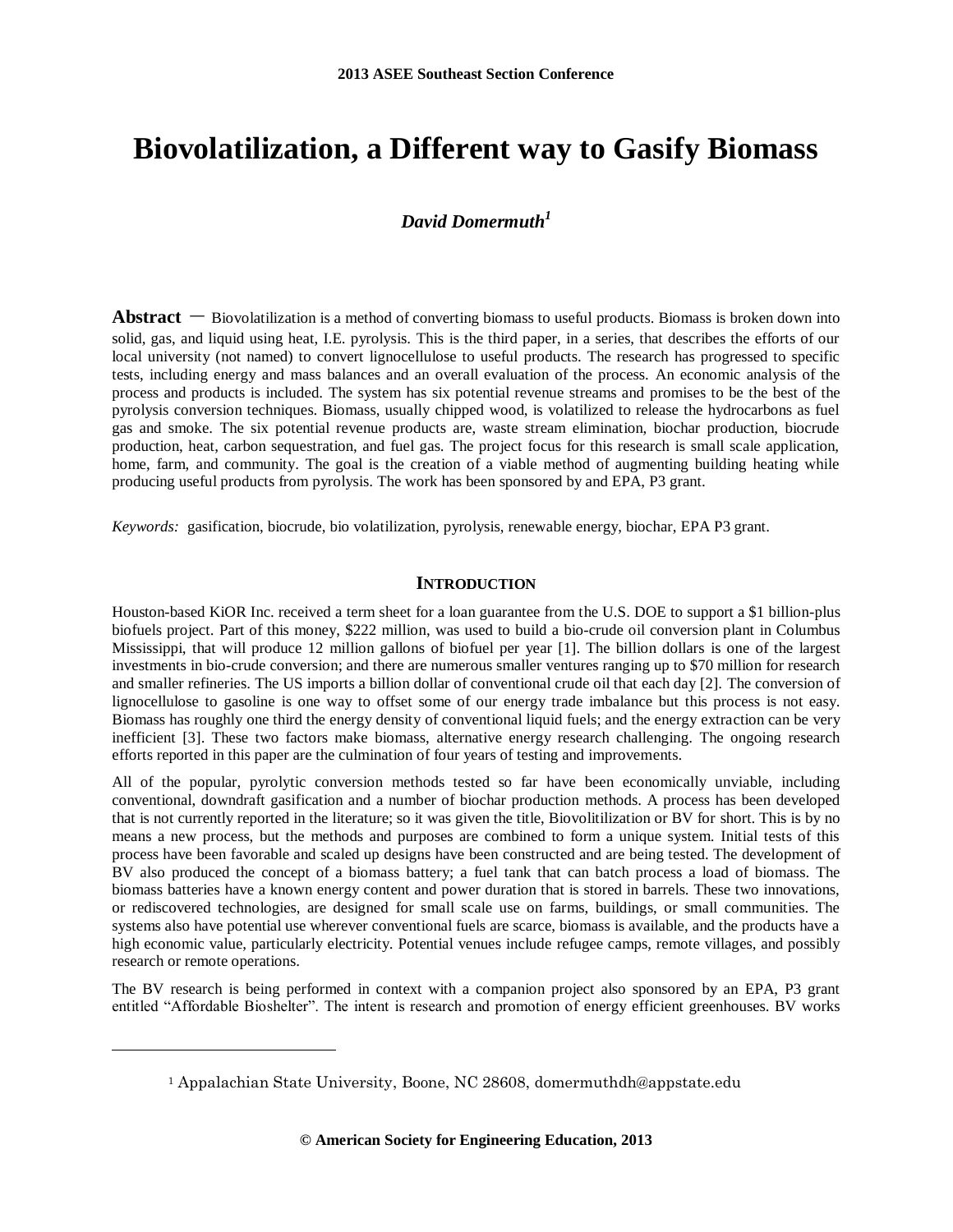symbiotically with the greenhouse as the recipient of heat for its combined heat and power, CHP function. The greenhouse also will benefit from the biochar production. Plans for the greenhouse include many additional technologies such as a composting toilet, biodigestion, bag gas, high density food production, education, and perhaps a second still for graduate student motivation. The majority of this paper details the BV system and its innovation including a comparison with its large industrial-scale competition. The six revenue streams are presented in the BV, system order, starting with waste disposal and carbon credits.

## **Waste Disposal and Carbon Credits**

Green waste disposal fees are currently \$12/ton in Watauga county North Carolina to \$82/ton in King County Washington. The disposal cost is eliminated when the waste becomes an asset. The value of Carbon Credits is still being discussed by the international green community; set points of \$30/ton to \$50/ton have been proposed by Yale University economics professor [William Nordhaus](http://en.wikipedia.org/wiki/William_Nordhaus) [4]. These two components of the green waste stream can add revenue to the return on investment, ROI evaluation of the scenarios with the proposed BV technology. Using renewable fuel is carbon neutral while sequestering biochar in the ground is carbon negative. The combined sum of the component values of wood waste stream conversion to electricity, CHP, char, etc. can be as much as \$600/ton gross revenue [5]. A nice summary of biochar was compiled by a Finnish Engineering student, Daniel Meyer, in 2009. "The average Finn emitted 11 Mg CO2 in 2005 (UNSD 2008b). The molecular weight of CO2 (44.010), divided through the molecular weight of C (12.011), results in a mass conversion factor of approximately 3.664. Therefore, 11 Mg CO2 equals an amount of pure C of around 3 Mg. Assumed that the biochar had a fixed carbon rate of 80%, which is common for wood biochar, then 3.75 Mg biochar would be necessary to offset the emitted amount of CO2. Although biochar is the most recalcitrant organic carbon known, it is not invulnerable. Assumed that the chemical and or biological oxidation of biochar would reach 25% in several hundred years, and then the necessary amount would increase to 5 Mg [6]".

#### **Combined Heat and Power**

The potential profit for the wood waste stream is marginal. It will be necessary to utilize the heat produced in the production of char and electricity for the system to be profitable. The GCI is working with two different CHP scenarios, green house, and wood kiln heating. CHP can also be used for residential and commercial heat, hot water production, and cooking. The green house CHP uses the cooling water from an Internal Combustion, IC engine to warm the soil. The IC engine is operated with wood gas and is used to turn a generator. This represents a farm model where bio-mass is harvested on the property, used to produce power, heat the green house, and it produce char to improve the soil. The wood kiln scenario converts a saw mill's waste wood stream to electricity for the mill and heat to dry the lumber. The CHP models are being developed and tested as funding allows. The processes require a significant amount of fuel processing and material handling development. The models will be evaluated on a total cost and energy use basis. Cost savings alone won't be the sole impetus for evaluating the systems. It is possible that society will bestow some measure of value for products that are created by carbon neutral/negative procuresses. Another focus of this work is developing applications for developing countries. The systems need to be created on site using simple manufacturing techniques and available materials. Then the applications of the systems will be customized to meet the specific sociological customs such as communal cooking and marginal power availability. The reaction kiln/furnace will vary greatly depending on the country. Some countries have fire brick while others will have to use mud bricks or simple clay gob. Application of the technology for developing countries provides many exciting possibilities for grants and student projects.

# **Biochar**

Biochar is similar to charcoal. The manufacturing process is usually the same except that biochar is heated to a higher temperature, 700 degrees Centigrade that alters the carbon cell structure. The simplest method of char production is achieved by heating a batch of biomass (wood chips), in an inverted container with an open bottom. This will sound similar to what you just read about gasification. That is why the two processes are studied together. Pyrolysis allows the chips to vaporize their water content and then liberate the volatile gases resulting in char. This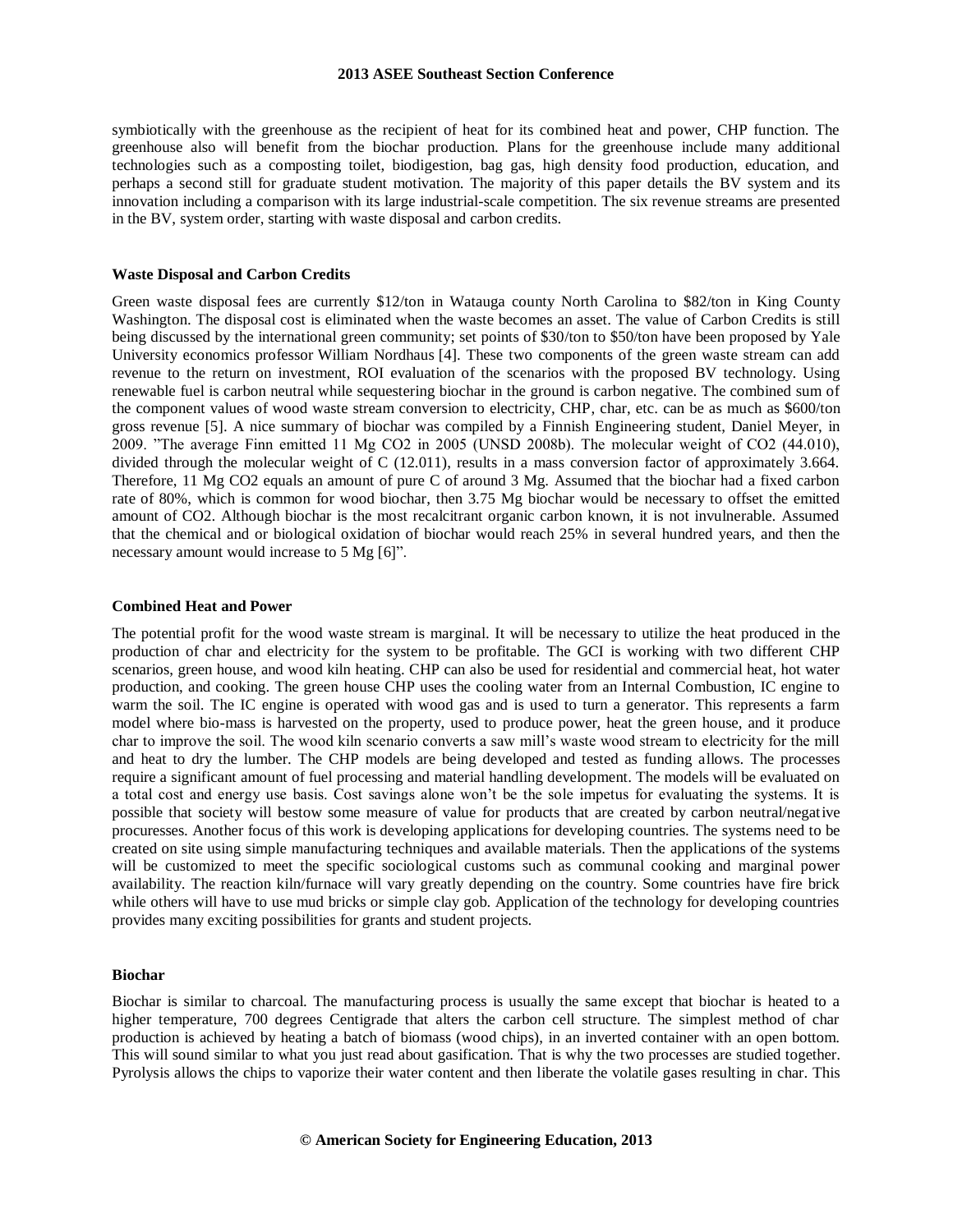only occurs because the inverted container protects the mass from air infiltration and oxidation. In the presence of air the chips would be converted to ash. "Biochar is a 2,000 year-old practice that converts agricultural waste into a soil enhancer that can hold carbon, boost food security and discourage deforestation. The process creates a finegrained, highly porous charcoal that helps soils retain nutrients and water [7]. Using biochar can potentially create a very positive productivity cycle; example, char use increases food production and waste bio-mass, which can then be converted into more char, which improves fertility, which yields more food and more waste bio-mass to be converted to char. The principle work of the biochar community is educating and convincing the agricultural clients to invest in the amendment. The second principle value of char is carbon sequestration and green house gas control. "According to a new study, as much as 12 percent of the world's human-caused greenhouse gas emissions could be sustainably offset by producing biochar, a charcoal-like substance made from plants and other organic materials. That's more than would be offset if the same plants and materials were burned to generate bio-energy, says the study. Additionally, biochar could improve food production in the world's poorest regions as it increases soil fertility" [8]. These quotes represent the world perspective; on a national scale focusing on soil amendment is a little easier.

## **Biocrude**

Biocrude, usually called creosote, biocrude, pyrolysis oil, and simple pyoil, is produced by condensing smoke. Traditionally it has been a byproduct of coal gasification, called coal tar; this research is concentrating on renewable energy and oil condensed from biomass smoke. The specification is covered under ASTM D7544: "Standard Specification for Pyrolysis Liquid Biofuel". Research with applications of pyoil is being conducted by a number of companies such as BTG Biomass Technology Group in The Netherlands. "Biocrude can be used as a substitute for fossil fuels to generate heat, power and / or chemicals. Short-term applications are boilers and furnaces (including power stations), whereas turbines and diesel engines may become available on the somewhat longer term. Upgrading of the biocrude to a transportation fuel is technically feasible, but needs further development. Transportation fuels such as methanol and fuels created with the Fischer-Tropsch process, can be derived from biocrude. Furthermore, there is a wide range of chemicals that can be extracted or derived from the biocrude." [9] Generating the fuel on a small scale with the BV system is a little presumptuous, but hopefully will find a market when the commercial research is successful. In the meantime is has other uses such as pesticide. The BV system is also designed to allow for fractional cracking of the smoke. The high temperature crude is black, while the low temperature condensate is almost clear.

## **BIOVOLITILIZATION**

Biovolitilization, (BV) was the name given to the "new system". The name aptly describes what the system does; it volatilizes bio mass into smoke and gas leaving behind the biochar. The basics of BV are not new concepts but they are not described in current literature and have not been configured or used as described in this paper. The system was devised after years of experimenting with traditional and well documented gasification, and biochar production systems. The evolutionary development is long and tedious but has resulted in a simple system with high potential revenue. BV combines gasification and biochar production into one system with the six potential revenues: waste elimination, heat, biochar, biocrude, carbon credits, and power. The system operates off of its own pressure in contrast to a downdraft gasifier that requires a startup vacuum; thus it is self powered. BV is designed for small scale implementation such as small farms, single dwellings, or small communities. The operational details follow.

The following diagram, Figure 1, shows the five basic vessels that are piped together to make the BV system. The first vessel, the one on the left, contains the biomass in a retort that is surrounded by a furnace, and heated with a stove. The gas travels under its own pressure to the second vessel which is one of two centrifugal separators/heat exchanger/condensers. The condensers are located within the greenhouse to provide heat while they fractionate the smoke into heavy black creosote and lighter creosote. The fourth vessel is partially filled with water and functions as a flash back arrestor. During startup there is the potential for an explosive mixture of air and gas to ignite within the vessels. The flash back arrestor is the primary safety mechanism but the vessels are also equipped with aluminum foil membranes that can burst and allow a potential explosion to release out the top of the connecting piping. The flash back arrestor is connected to a flare, not shown, and a filter before the gas enters the generator. The gas flow is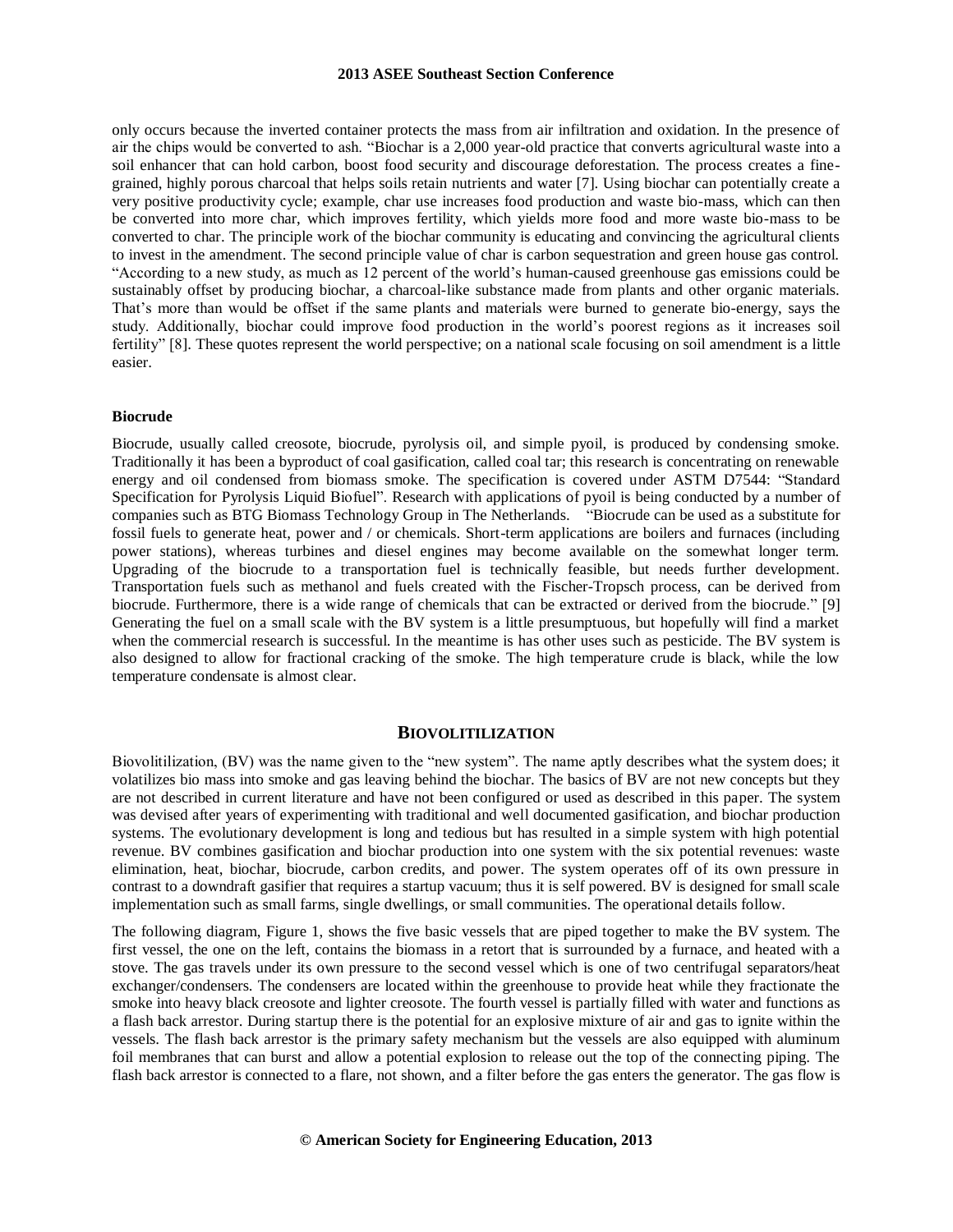controlled with a series of selector/diversion valves. The initial gas is flared off until a steady flame is achieved, then the gas is piped through a series of filters and into the generator. The first, biomass filter is filled with wood chips to collect any residual creosote. The chips are eventually used as fuel. The second fiber filter (air filter) is used to remove fine particulates. Combustion air is also filtered prior to mixing with the BV gas and fueling the generator.

## **Progress this year**

1) A new kiln was built using lightweight silica bricks with a spun silica-wool top. The silica wool is supported with expanded metal. A shed was constructed to protect the kiln form rain during testing and the cool down period. The entire system is covered with a tarp between tests.

2) The old system was tested and produced 2 cfm of gas.

3) The barrel condensers proved to be too efficient. The liquid was condensed but then proceeded to dry out. So new condensers have been designed and are waiting testing.

4) The system was connected to a 10 horsepower, 5KW electric generator, but the produced gas was insufficient to supply the generator.

5) The biochar produced was excellent. It crumbles nicely with no greasy residue and no smoke smell.

# Figure 1: Biovolatilization system



# **HISTORY OF PRODUCER GAS**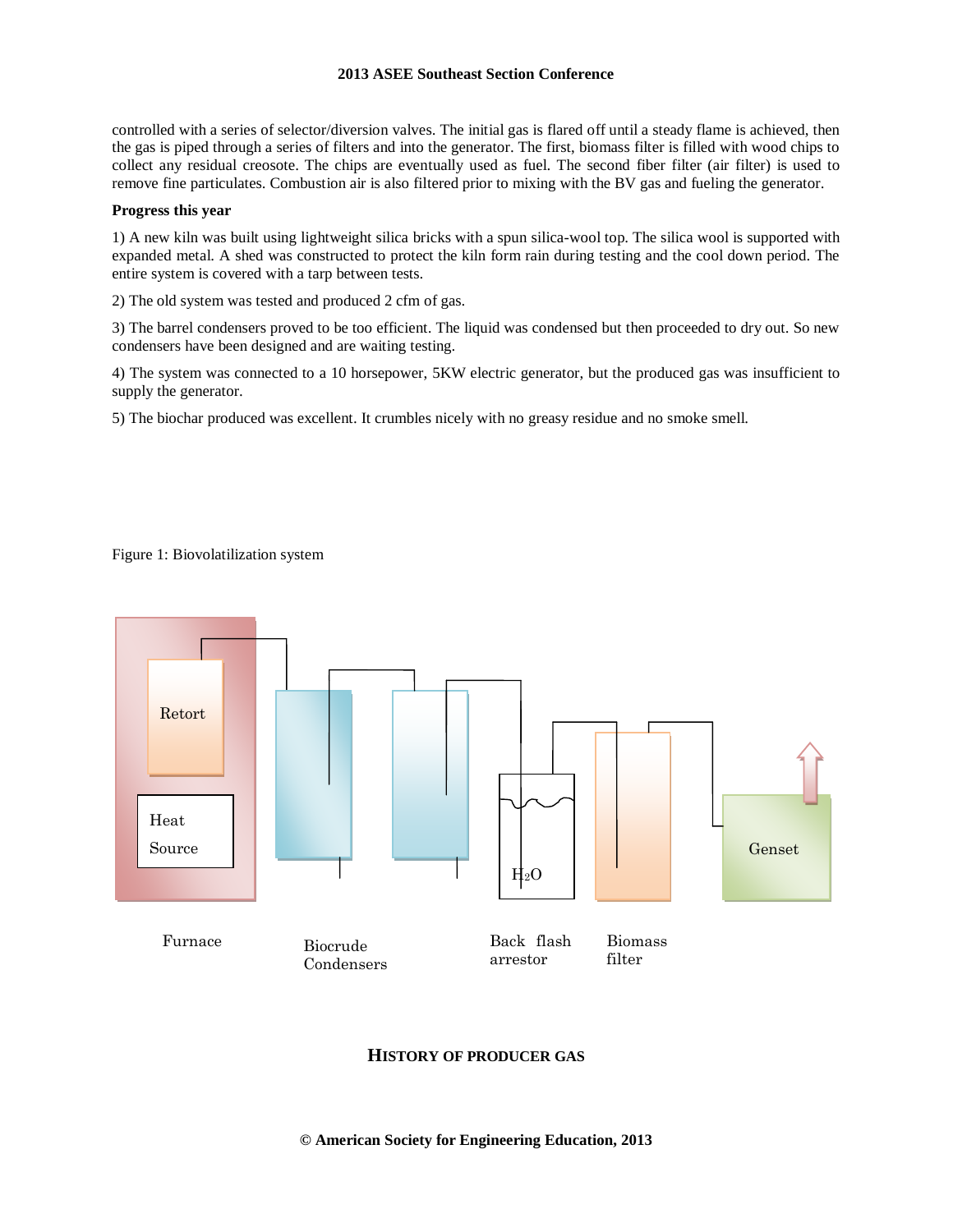Producer gas is an elusive technology to track down. The gas has many names including, syngas, town gas, coal gas, illumination gas, wood gas, and manufactured gas. Volatilizing coal has been the primary production process for these gases. The first commercial manufactured gas plant was in England in 1805; with as many as 20,000 sites worldwide before natural gas became the mainstay [10]. The Fakenham Museum of Gas and Local History is the only surviving town gasworks in England and Wales and is typical of early gas work . The gas was made by volatilizing coal in a closed container, retort. An example of current gas works is the SilvaGas® process. "The basic process of gasification involves converting a biomass solid into a gas. The gasification process does not involve combustion; rather, it converts biomass to synthetic natural gas in an oxygen free, superheated environment. Most existing biomass gasification processes utilize partial combustion, or air blown gasification; which generates a low Btu gas that cannot be substituted for natural gas. The SilvaGas® process is highly competitive with renewable power alternatives (i.e. wind, solar natural gas) because the SilvaGas® process can be dispatched to match load demands and is not resource or site specific. The product gas can be used as a direct substitute for any fossil fuel used in the production of energy. At the completion of the gasification process, the material is reduced to about 1% of its original mass; dramatically prolonging the useful life of landfills and eliminating hazards associated with waste disposal. The system produces reduced emissions of greenhouse gases, which are 98% below conventional fossil fuel plant, and 40% below conventional biomass plants. SilvaGas® represents a clean affordable and environmentally sound alternative to fossil fuels, a solution to the world's waste management issues and an opportunity to improve land use." [11] The BV system is similar to the SilvaGas® process, but on a very small scale, with biochar as a chief product.

# **EFFICIENCY AND ANALYSIS**

Analysis of BV efficiency has begun as follows. A 30 gallon barrel contains about 4 cubic feet of woody biomass. The biomass weighs about 30 pounds per cubic feet or 120 pounds for the barrel with an energy density of 1.9 KWH/lb or 228 KWH for the barrel. If the burn cycle lasts 6 hours then the output will be 38 KW, roughly 51 horsepower. The target for the BV system is enough gas to operate a 5kw genset using a 10 horsepower motor. In actual tests the system produced 2 cfm of gas which converts to 2,000 btu/min or 47 horsepower. This gas flow was insufficient to operate a 10 horsepower/5 KW electic generator.

Commercial efficiencies achieve similar results; "The combined heat and power generation via biomass gasification techniques connected to gas-fired engines or gas turbines can achieve significantly higher electrical efficiencies (22 % to 37 %) compared to biomass combustion technologies with steam generation and standard turbine technology (15 % to 18 %). Using the produced gas in fuel cells for power generation can achieve an even higher overall electrical efficiency in the range of 25 % to 50 %, even in small scale biomass pyrolysis plants and during partial load operation". [12]

## **Contrast old and new approach**

Biovolatilization was developed as a process for farmers and individuals to profitably convert biomass to useful products: biochar, biocrude, heat, and gas. The best use for the biocrude was undetermined. The highest value for the biocrude hopefully will be deer repellent and liquid smoke, the lowest value will be as feed stock for fuel or chemicals. The BV system can be adjusted to produce different ratios of solid, liquid, and gas corresponding to the constituent value.

This ratio was determined by the opportunity to be funded with a North Carolina Biofuel Center grant. The mission of the center is to produce 10% of the state's transportation fuel from renewable biomass. This is the liquid constituent of the BV process. The center was not originally interested in the other products even though they help make the process economically viable. Our research team put together a proposal to customize the BV system for biocrude production and determine how to maximize profitable gasoline production. Success with the grant, \$134,000 in funding, will change the emphasis of the research from a grass-roots, farmer's market approach to a small scale gasoline production industry. Hopefully, the grass roots approach will not be compromised by gasoline production.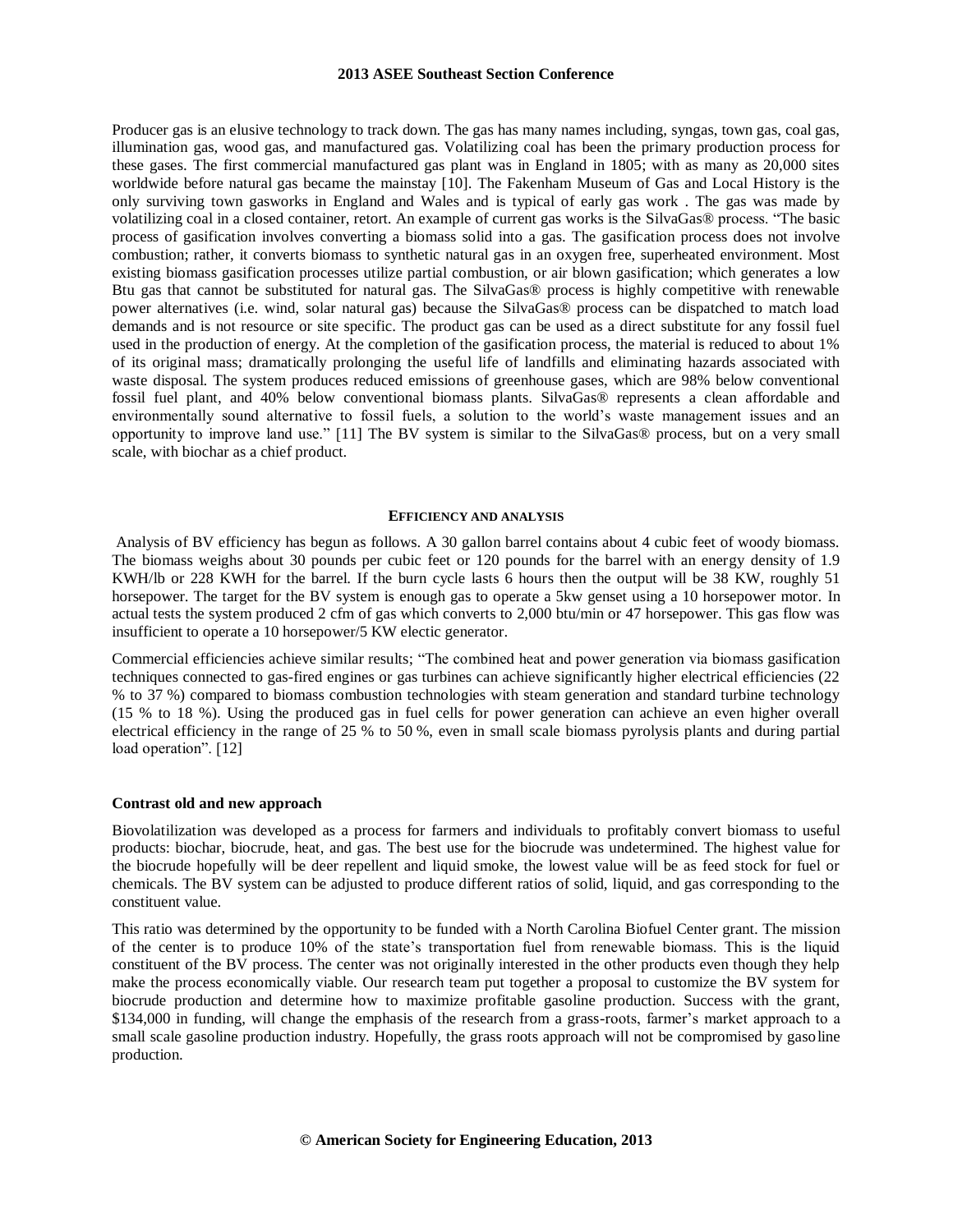The BV research project has been slowly moving along with one unpaid PI and a collection of unpaid undergraduate and graduate students. The NCBF grant will add three co-PI's, two half time graduate, and quarter time undergraduate students. The PI's will all be paid for part of the work and the NCBF center will demand results. This will greatly accelerate the research effort and time tables. The grass-roots objectives should be accomplished as a matter of course. Much more product will be produced and can be evaluated for fuel and for the original uses.

# **Products and distillation potential**

One of the most profitable products made from biocrude is liquid smoke. Liquid smoke sells for as much as \$1 per ounce for Lazy Kettle Brand Liquid Hickory (\$128 per gallon). Smoke on the internet or as little as \$56 for 4 gallons at Wal-Mart, \$14 per gallon. It is usually made from hickory or mesquite wood and sometimes blended; flavors also include apple, oak, cherry, and, maple.

Transportation fuel, I.E. gasoline and diesel, can be made from biocrude but the current price for the biocured is only \$40 per 55 gallons, or 73 cents per gallon. Liquid smoke is also an ingredient for home made deer repellent. But it is not used in any of the commercial deer repellents. We will conduct our own tests but suspect that the fast drying time of biocrude renders it ineffective.

## **Teaching through research**

This is the fourth year of biomass gasification research. To date, approximately 45 students have been directly involved. The first group of students built the original greenhouse and two gasifiers. The current group of students is building a commercial, twenty by thirty foot greenhouse and the BV gasifiers. Three groups have created experiments to measure agriculture improvements though soil amended with biochar. One very excited group, used biochar to amend the lightweight soil for green roof systems. The results were encouraging. Currently students are also investigating biochar as a water filter media. The author and PI of the grants has been able to take an advisory role and happily watch students lead the project. Work on these projects usually becomes the capstone educational experience for the participants. One of the PI's jobs is to serve as a protective screen between the giant hair ball of the university bureaucracy and the creative spirit of the untainted students. One result of this screening was the shredding of his university credit card, but alas, such is the life of academics.

# **CONCLUSIONS AND FUTURE PLANS**

Analysis of the BV system is a classical, applied chemical engineering application/problem; calculating the energy and mass balance to determine the operating efficiency. Two systems have been built and tested. BV1, for one gallon reactor, worked fine and proved that such a system was possible. The second system, BV30 was modeled after BV1 and performed adequately. BV30 included a furnace and barrels for condenser/heat exchangers. The output gas was almost smoke free. The first barrel warmed up but still condensed most all of the creosote while the second barrel remained cool. The flash back arrestor did its job, no explosions. Less gas was produced then expected but analysis of the reacted wood showed a lack of heat. The system was operated for one hour during which time it charred three pounds of wood, much less than expected. The next version will use more heat and an insulated furnace. This should produce the gas flow required to operate an internal combustion engine. The goal is production of sufficient gas to operate a genset. The input was about 50,000 BTU with about 8,000 BTU of gas produced and a pound of creosote. The next step is to redesign and run a measured test of mass change, temperatures, and gas output. A simple model will be used to create an equation around the parameters of, temperatures, inputs and outputs, to determine the energy and mass changes. This will lead to economic feasibility studies, return on investment calculations and hopefully implementation plans.

**What we need to learn**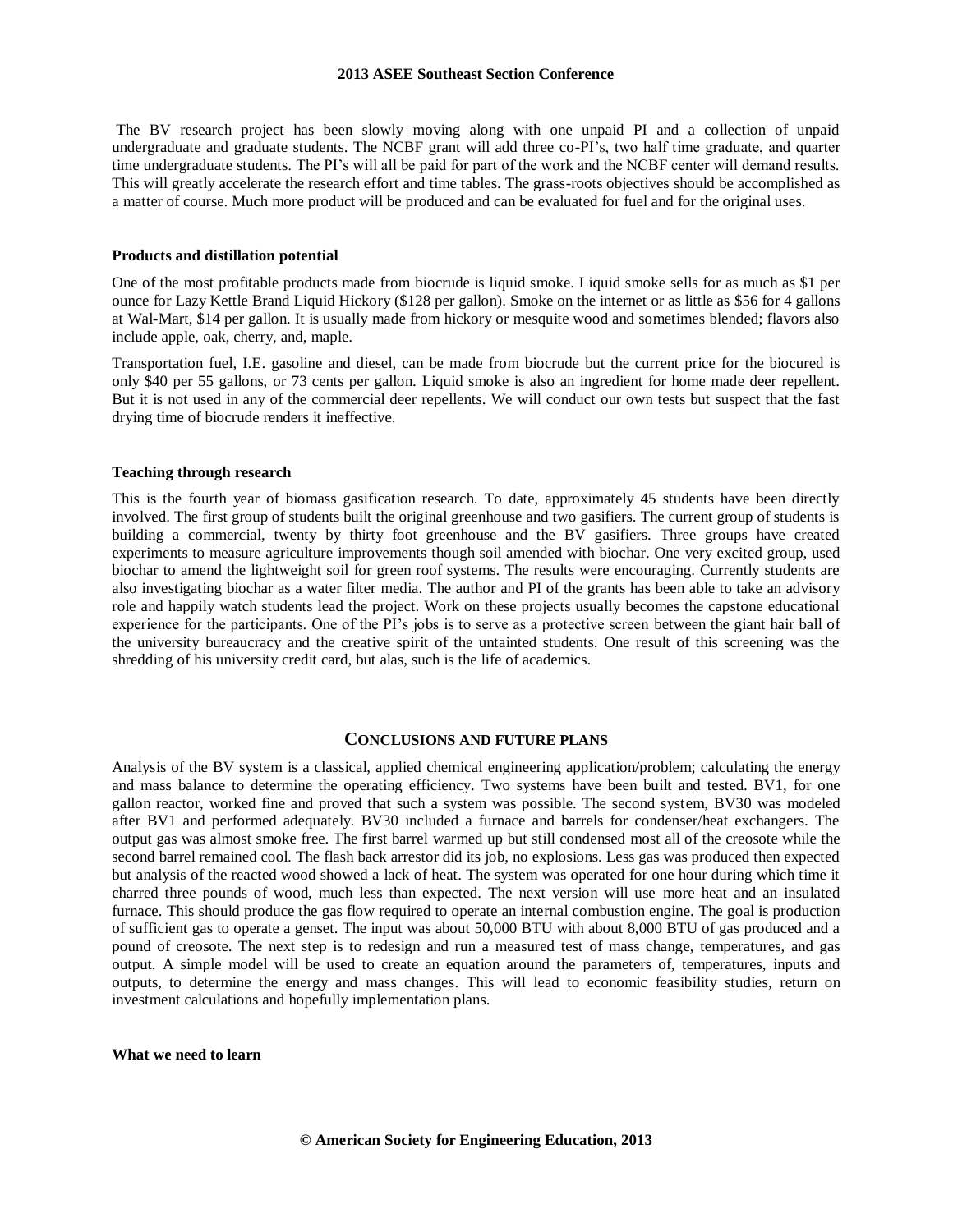We need to specifically learn; how much energy it takes to volatilize a tank of biomass, how much biocrude is produced from a given quantity of biomass, what is the makeup of the biocrude, can we fractionate (with fractional distillation) the biocrude and what is the makeup of the fractions, the amount of process heat available for CHP, can the system be powered with a wood stove, can a wood stove heat a fifty five gallon drum of biomass to charring temperature, what is the system run cycle time, what is the total labor time/cost, what is the profit, can we convert the biocrude to gasoline, and will biocrude work as deer repellent? All of this work is being conducted by a team of graduate and undergraduate students.

# **REFERENCES**

- [1] Voegele, Erin, *KiOR completes construction of Miss. Cellulosic biofuel plant*[, biomassmagazine.com,](http://biomassmagazine.com/articles/6801/kior-seeks-1-billion-loan-guarantee-from-doe/?ref=brm)  May 22, 2012
- [2] Corsi, Jerome, *Black-gold blues, \$1 billion a day for foreign oil,* WND, 11-12-2007
- [3] Gaunt, John, *Low-temperature slow pyrolysis offers an energetically efficient strategy for bioenergy production*, [http://biocharfarms.org/biochar\\_production\\_energy/,](http://biocharfarms.org/biochar_production_energy/) 2010, NJ
- [4] Nordhaus, [William ,](http://en.wikipedia.org/wiki/William_Nordhaus) *A Question of Balance - Weighing the Options on Global Warming Policies*, Yale University Press, 2008, CT
- [5] Domermuth, David, *Biomass Gasification and Char production***,** ASEE-SE, Conference proceedings, 2011
- [6] Meyer, Meyer, *Biochar a Survey*, [http://www.lupus78.de/projekte/uni/Biochar.pdf,](http://www.lupus78.de/projekte/uni/Biochar.pdf) Tampere University of Technology, Finland, 2009
- [7] [THE SOCIETY OF BIOCHAR INITIATIVES,](http://www.biocharsoc.org/) http://www.biocharsoc.org, 2010
- [8] Reynolds, [Joseph](http://www.suite101.com/profile.cfm/josephreynolds) , *Renewable Energy Without Greenhouse Gases*[, http://www.suite101.com,](http://www.suite101.com/) 2010
- [9] [http://www.btgworld.com/index.php?id=23&rid=8&r=rd,](http://www.btgworld.com/index.php?id=23&rid=8&r=rd) BTG Biomass Technology Group, 7500 AV Enschede, The Netherlands, 2011
- [10] Hatheway, Allen, Doyle, Briget, *Technical history of the town gas plants of the British Isles*, [http://www.hatheway.net/Downloads/2006\\_IAEG\\_UK\\_FMGP\\_technicial\\_history.pdf,](http://www.hatheway.net/Downloads/2006_IAEG_UK_FMGP_technicial_history.pdf) 2011
- [11] [http://www.biggreenenergy.com/Default.aspx?tabid=2887,](http://www.biggreenenergy.com/Default.aspx?tabid=2887) Biomass Gas & Electric, LLC, Norcross, Ga., 2011
- [12] *Pyrolysis of Biomass*, [http://www.habmigern2003.info/biogas/Pyrolysis.htm,](http://www.habmigern2003.info/biogas/Pyrolysis.htm) madur.com, 2011

# **Biographical Information**

David Domermuth is an associate professor at Appalachian State University. He has been teaching for 26 years. His career began in metals manufacturing, shifted to furniture, and now Industrial Design. David teaches the engineering aspects of product design. He has three degrees in Mechanical Engineering and has lived abroad for five years. David's current research is concentrated on gasification of biomass as a renewable energy source and using biochar